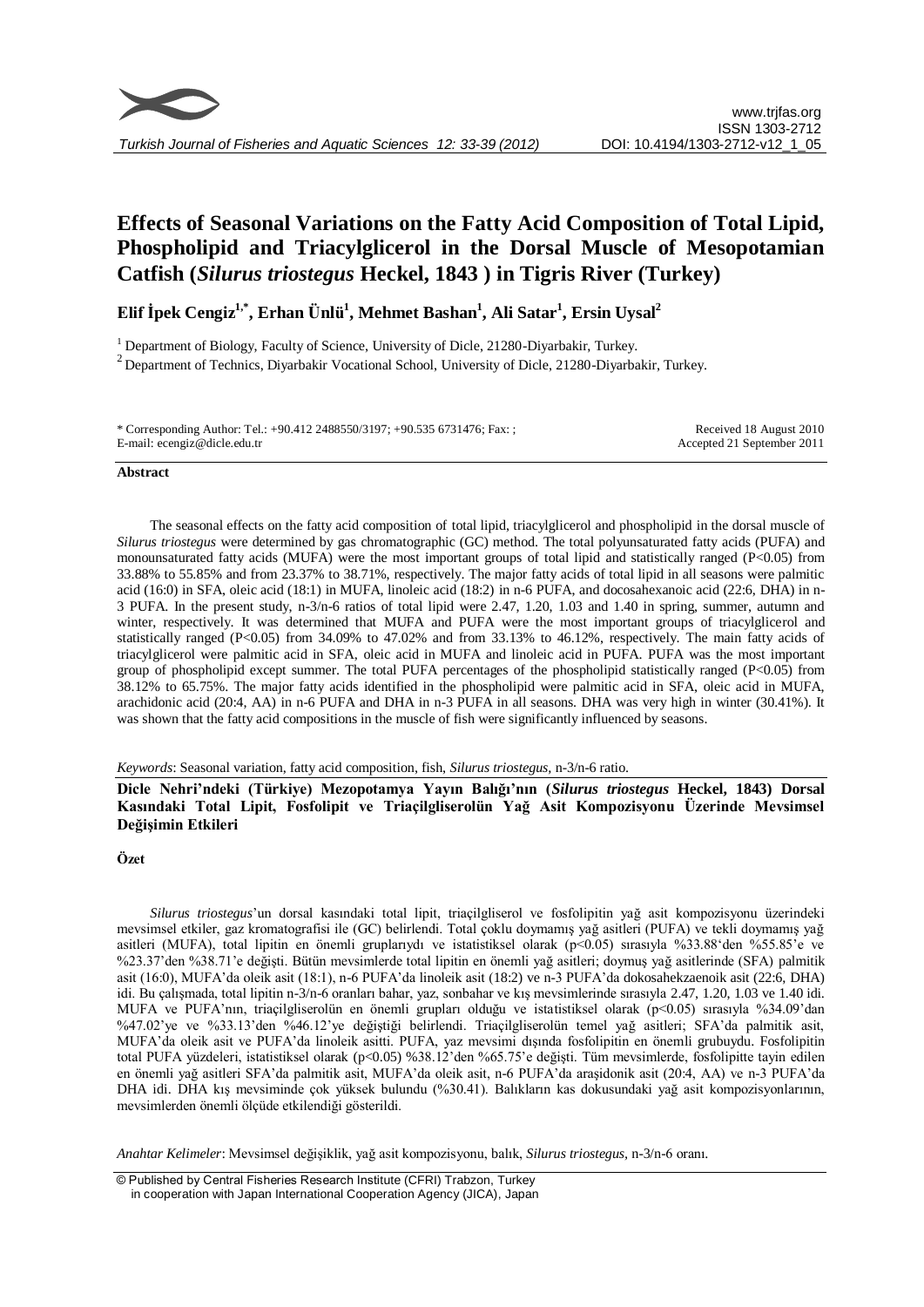# **Introduction**

Fish oil is of vital importance for human health because of the presence of polyunsaturated fatty acids (PUFAs). Long chain n-3 PUFAs cannot be synthesised by human bodies and mostly are obtained through the diet (Alasalvar *et al.,* 2002). Thus, especially eicosapentaenoic acids (EPA) and docosahexaenoic acids (DHA) have been considered as essential fatty acids. These fatty acids have great importance to humans for prevention of coronary artery disease (Kinsella *et al.,* 1990). DHA is a major component of brain, eye retina and heart muscle. It has been considered as important for brain and eye development and also good cardiovascular health (Ward and Singh, 2005). EPA has also been reported to be useful in brain disorders and cancer treatment (Fenton *et al.,* 2000). Furthermore, arachidonic acid (AA) and EPA can be oxidatively metabolized to a variety of eicosanoids that act as hormonal substances (Whelan *et al.,* 1993).

Result of clinical and epidemiological research suggests that EPA and DHA are mainly in fish and seafoods (Leaf and Weber, 1988). The n-3 fatty acids are always present in fish flesh even in lean fish (Ackman, 2002).

The nutritional importance of fish consumption is closely associated with the n-3 fatty acid content of each species. The quantity and composition of fatty acids from lipids are not only associated with the species, but also depend on diet, temperature, seasonality, age and gender (Ackman, 1989).

Phospholipids (PL) contain a high percentage of PUFAs. The absorption of PUFA is influenced by the lipid form in which these fatty acids are eaten (Carnielli *et al.,* 1998). In particular, the fatty acid composition of the triacylglycerol (TG) strongly reflected that of the diet, implying that TG acts as a nutritional storage site in the fish body (Shirai et al., 2002).

Therefore, it is necessary to establish the fatty acid composition of TG and PL in order to estimate the nutritive value of fish.

*Silurus triostegus* is found in the Tigris-Euphrates basin (Unlu and Bozkurt, 1996). This species is one of the most abundant freshwater fish in Tigris River, Turkey. *Silurus triostegus* has great economic value. People who live in [Southeastern](http://en.wikipedia.org/wiki/Southeastern_Anatolia_Project)  [Anatolia](http://en.wikipedia.org/wiki/Southeastern_Anatolia_Project) consume this fish abundantly. Its daily diet consists of other fish species, amphibians and even the smaller waterfowl. In general, the fatty acid composition of fish lipids is influenced by seasonal variations (Bandarra *et al.,* 1997). Although there are many studies on seasonal variations for many different fish species, no reports have been published about the effects of seasonal variations on the fatty acid composition of this important species in Tigris River. There has been no study on the fatty acid composition of total lipid, TG and PL from *S. triostegus* lipids. In the view of these facts, it is necessary to carry out a study on lipid profile of commonly consumed fish, *S. triostegus*, in this location. The present study was undertaken to clarify the influence of seasonal variations on the fatty acid composition of total lipid, TG and PL in the dorsal meat, and n-3/n-6 fatty acids ratio of *S. triostegus.*

## **Materials and Methods**

## **Sampling Procedure**

The samples were caught in winter (January), spring (April), summer (July) and autumn (October) from the Tigris River in Turkey. The samples were kept in ice after capturing and transported to the laboratory immediately. The total length and weight of all individuals were measured. All representative fishes  $(n=3$  at each determination) used in the experiments were almost at the same age (2-3 years old) and female. It is well known that female samples are more prone to changes in biochemical composition due to gonad development and spawning. The average for the total length of *S. triostegus* was  $24.10 \pm 2.66$  cm, and the total weight was  $155.2 \pm 44.96$  g. This size and weight of fish are common in the river. From each specimen, an edible portion of the dorsal muscle between dorsal fin and the head was excised. This section was then skinned, deboned and the red muscle was trimmed off. Samples were collected in small pochettes. They were kept maximum 1-2 days at −30 °C prior to analysis. At the beginning of each analysis, the samples were allowed to defrosted to room temperature, and homogenized in chloroform/methanol mixture (2/1 v/v). Autoxidation of unsaturated components was minimized by adding 50 µL of 2% butylated hydroxytoluene in chloroform to each sample during the extraction process.

#### **Lipid Extraction and Lipid Class Analysis**

Lipids were extracted by the method of [Bligh](http://www.sciencedirect.com/science?_ob=ArticleURL&_udi=B6VNH-45CDMT9-1&_user=1390443&_coverDate=07%2F31%2F2002&_rdoc=1&_fmt=full&_orig=search&_cdi=6179&_sort=d&_docanchor=&view=c&_acct=C000052533&_version=1&_urlVersion=0&_userid=1390443&md5=8147b376fd237c09a9dadaf113bd5487#bib6)  [and Dyer \(1959\).](http://www.sciencedirect.com/science?_ob=ArticleURL&_udi=B6VNH-45CDMT9-1&_user=1390443&_coverDate=07%2F31%2F2002&_rdoc=1&_fmt=full&_orig=search&_cdi=6179&_sort=d&_docanchor=&view=c&_acct=C000052533&_version=1&_urlVersion=0&_userid=1390443&md5=8147b376fd237c09a9dadaf113bd5487#bib6) The PL and TG were fractionated by thin layer chromatography (TLC; 0.25 mm silica gel 60  $F_{254}$  Merck, Germany). After applying the total lipid extracts, the TLC plates were developed using petroleum ether:diethyl ether:acetic acid (80:20:1 by vol.) and the developed TLC plates were sprayed with 2'7'- dichlorofluorescein (Supelco, USA), and PL and TG fractions were identified by correspondig standards. PL and TG fractions were recovered from the TLC plates by scraping off the appropriate bands. Samples containing muscle lipid were transesterified with acidified methanol (Stanleysamuelson and Dadd, 1983). The fatty acid methyl esters (FAMEs) were extracted from the reaction vials three times with hexane.

Fatty acid methyl esters (FAMEs) were analysed by capillary gas chromatography using a Ati Unicam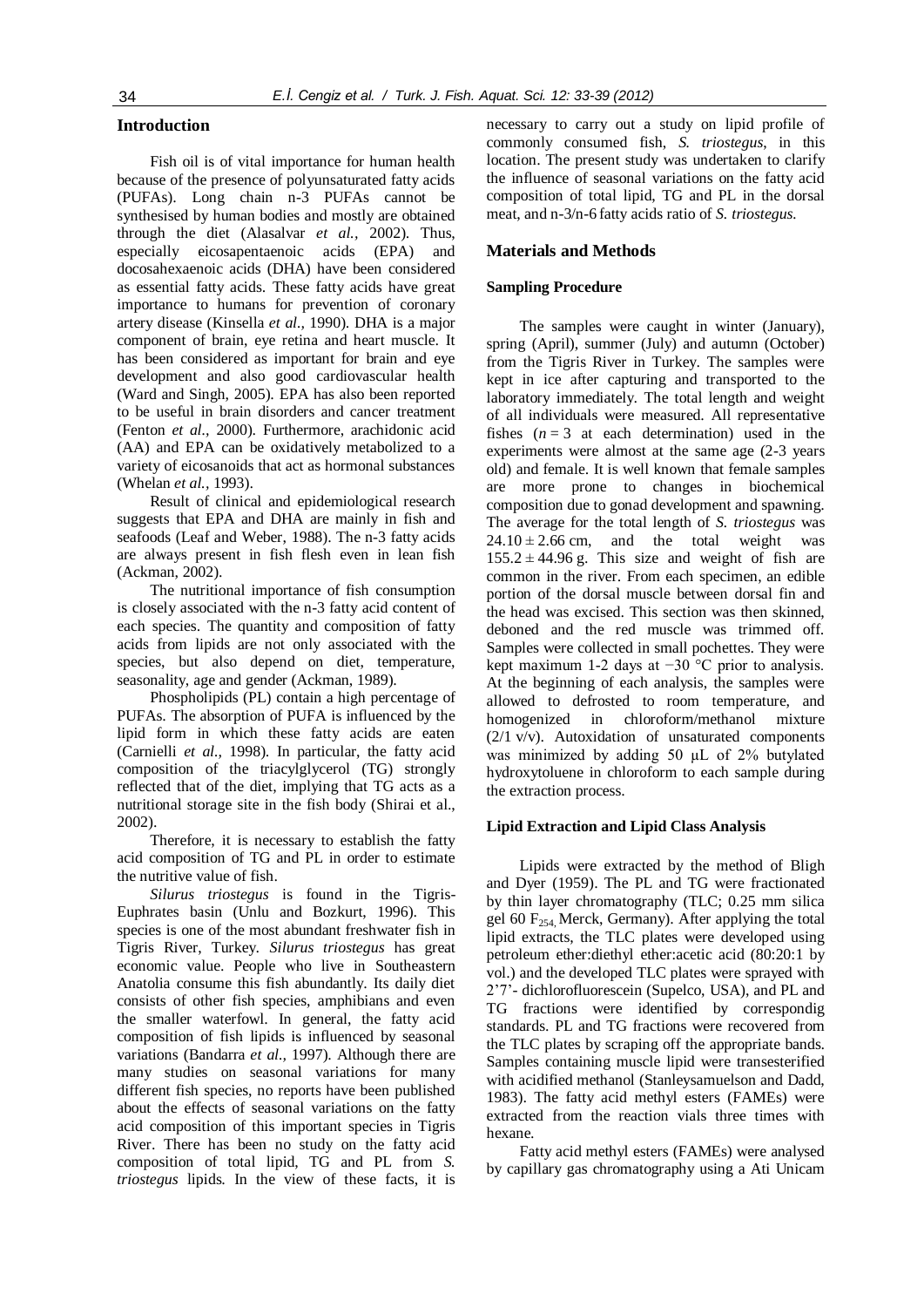GC-610 (ATI Unicam, UK) equipped with a flame ionization detector (FID), a Unicam 4815 recording integrator and a fused silica capillary column (Quadrex 007-23, 30 m x 0.25 mm i.d.; 0.25 µm film thickness, Quadrex Corp., USA). The temperature profiles were as follows: initial temperature,  $100\text{ °C}$ (initial time, 3 min); heating rate,  $\overline{5}$  °C min<sup>-1</sup>; final temperature, 260  $^{\circ}$ C; injection temperature, 230  $^{\circ}$ C; detector temperature,  $300\degree C$  and total run time 35 min. The carrier gas was nitrogen (flow rate 1 ml/min) and split ratio was 40:1.

The FAMEs were identified by comparisons of the retention times with those of standard purified fatty acids (Sigma, USA, catalogue number of the FAMEs standard: 18913, 18916, ME10, 47563). Results were expressed as FID response area relative percentages. The amount of fatty acids was given as a percentage.

# **Statistics Methods**

Kruskal-Wallis non-parametric test was used for measurements to evaluate statistical differences across subjects among the four conditions (spring, summer, autumn and winter). When the Kruskal-Wallis test showed a statistical difference, Mann-Whitney U test was used for multiple comparisons to evaluate the statistical significance of the difference between different groups*.* P<0.05 was considered statistically significant in all analyses.

## **Results and Discussion**

## **Fatty Acid Composition of Total Lipid**

Seasonal variations on fatty acid composition of total lipid in *S. triostegus* are presented in Table 1. Nineteen fatty acids in muscle lipids of *S. triostegus*  were identified and evaluated. The major fatty acids in the *S. triostegus* in all seasons were palmitic acid (16:0), palmitoleic acid (16:1n-7), stearic acid (18:0), oleic acid (18:1n-9), linoleic acid (18:2n-6), linolenic acid (18:3n-3), AA (20:4n-6), EPA (20:5n-3), docosapentaenoic acid (22:5n-3, DPA) and DHA (22:6n-3). It was observed that the fatty acid composition of *S. triostegus* varied throughout the seasons. Except eicosadienoic acid (20:2n-6), significant differences (P<0.05) were observed in all fatty acids between seasons. The total saturated fatty acid (SFA) and monounsaturated fatty acid (MUFA) reached their highest value in summer. The total SFA percentages of the total lipid extracted from *S.* 

**Table 1.** Seasonal variations in fatty acid composition of total lipid of *Silurus triostegus* (FAME%).

| Fatty acid    | Spring             | Summer             | Autumn                        | Winter                      |
|---------------|--------------------|--------------------|-------------------------------|-----------------------------|
| compositions  |                    |                    |                               |                             |
| 12:0          | $0.13 \, (0.09)^a$ | $0.34(0.01)^{b}$   | $0.21 \overline{(0.89)^{ab}}$ | $0.07(0.09)^c$              |
| 14:0          | $1.04(0.07)^{a}$   | $2.02(0.99)^c$     | $1.32(0.37)^{b}$              | $1.48(0.12)^{b}$            |
| 15:0          | $0.37(0.03)^{a}$   | $0.27(0.01)^{ab}$  | $0.45(0.07)^{ac}$             | $0.11(0.01)^{b}$            |
| 16:0          | 14.50 $(3.29)^a$   | $17.76(3.53)^{a}$  | $11.77(2.59)^{b}$             | $10.53 (1.41)^{b}$          |
| 17:0          | $1.25(0.09)^{a}$   | $1.97(0.05)^{b}$   | $2.31(0.86)^{b}$              | $1.45(0.07)^{a}$            |
| 18:0          | $5.28(0.74)^a$     | $5.05(0.88)^a$     | 3.31 $(0.91)^{b}$             | 4.20 $(0.93)$ <sup>ab</sup> |
| $\Sigma$ SFA  | 22.57              | 27.41              | 19.37                         | 17.84                       |
|               |                    |                    |                               |                             |
| $16:1n-7$     | 5.72 $(0.55)^{ab}$ | $8.15(1.05)^{b}$   | 8.33 $(1.35)^{b}$             | 4.70 $(0.95)^{a}$           |
| 18:1n-9       | 16.93 $(2.95)^{a}$ | 28.66 $(4.20)^{b}$ | $19.18(3.53)^{a}$             | $20.90(1.40)^a$             |
| $20:1n-9$     | $0.72(0.03)^{a}$   | $1.90(0.08)^{b}$   | $1.38(0.08)^c$                | $0.71(0.09)^{a}$            |
| $\Sigma$ MUFA | 23.37              | 38.71              | 28.89                         | 26.31                       |
|               |                    |                    |                               |                             |
| $18:3n-3$     | $2.27(0.85)^{a}$   | $3.08(0.80)^a$     | $1.79(0.43)^{a}$              | $8.58(1.08)^{b}$            |
| $20:5n-3$     | $10.78 (2.27)^{a}$ | 5.91 $(1.27)^{b}$  | 5.93 $(1.45)^{b}$             | 7.82 $(1.83)$ <sup>ab</sup> |
| $22:5n-3$     | 7.44 $(1.95)^{b}$  | 3.17 $(0.94)^{b}$  | $6.09(1.23)$ <sup>ab</sup>    | 3.95 $(0.36)$ <sup>ab</sup> |
| $22:6n-3$     | 17.99 $(2.03)^a$   | 6.31 $(0.77)^{b}$  | 12.44 $(2.06)^{ab}$           | 12.20 $(0.44)^{ab}$         |
| $\Sigma$ n-3  | 38.48              | 18.47              | 26.25                         | 32.55                       |
|               |                    |                    |                               |                             |
| $16:2n-6$     | $1.18(0.11)^{a}$   | $1.26(0.09)^{a}$   | $0.73(0.04)^{ab}$             | $0.54(0.01)^{b}$            |
| $18:2n-6$     | $4.54(1.43)^{a}$   | $8.89(1.35)^{b}$   | $16.46(1.74)^c$               | $14.06(1.82)^{\circ}$       |
| $18:3n-6$     | $0.67(0.05)^{a}$   | $0.67(0.09)^{a}$   | $1.17(0.09)^{b}$              | $0.70(0.05)^{a}$            |
| $20:2n-6$     | $0.56(0.09)^{a}$   | $0.72(0.03)^{a}$   | $0.61(0.01)^a$                | $0.86(0.04)^{a}$            |
| $20:3n-6$     | $1.03(0.09)^{ab}$  | $0.81(0.05)^{a}$   | 1.44 $(0.05)^{b}$             | $0.08(0.01)^c$              |
| $20:4n-6$     | $7.60(1.03)^{a}$   | $3.06(0.09)^{b}$   | 5.08 $(1.12)^{ab}$            | $7.06(0.85)^{a}$            |
| $\Sigma$ n-6  | 15.58              | 15.41              | 25.49                         | 23.30                       |
|               |                    |                    |                               |                             |
| $\Sigma$ PUFA | 54.01              | 33.88              | 51.74                         | 55.85                       |
| $n - 3/n - 6$ | 2.47               | 1.20               | 1.03                          | 1.40                        |

Parantheses represents standart deviations of mean values as SD. SFA: saturated fatty acid; MUFA: monounsaturated fatty acid; PUFA: polyunsaturated fatty acid. Different letters (a,b,c) in the same row represent significant statistical differences (*p<*0.05).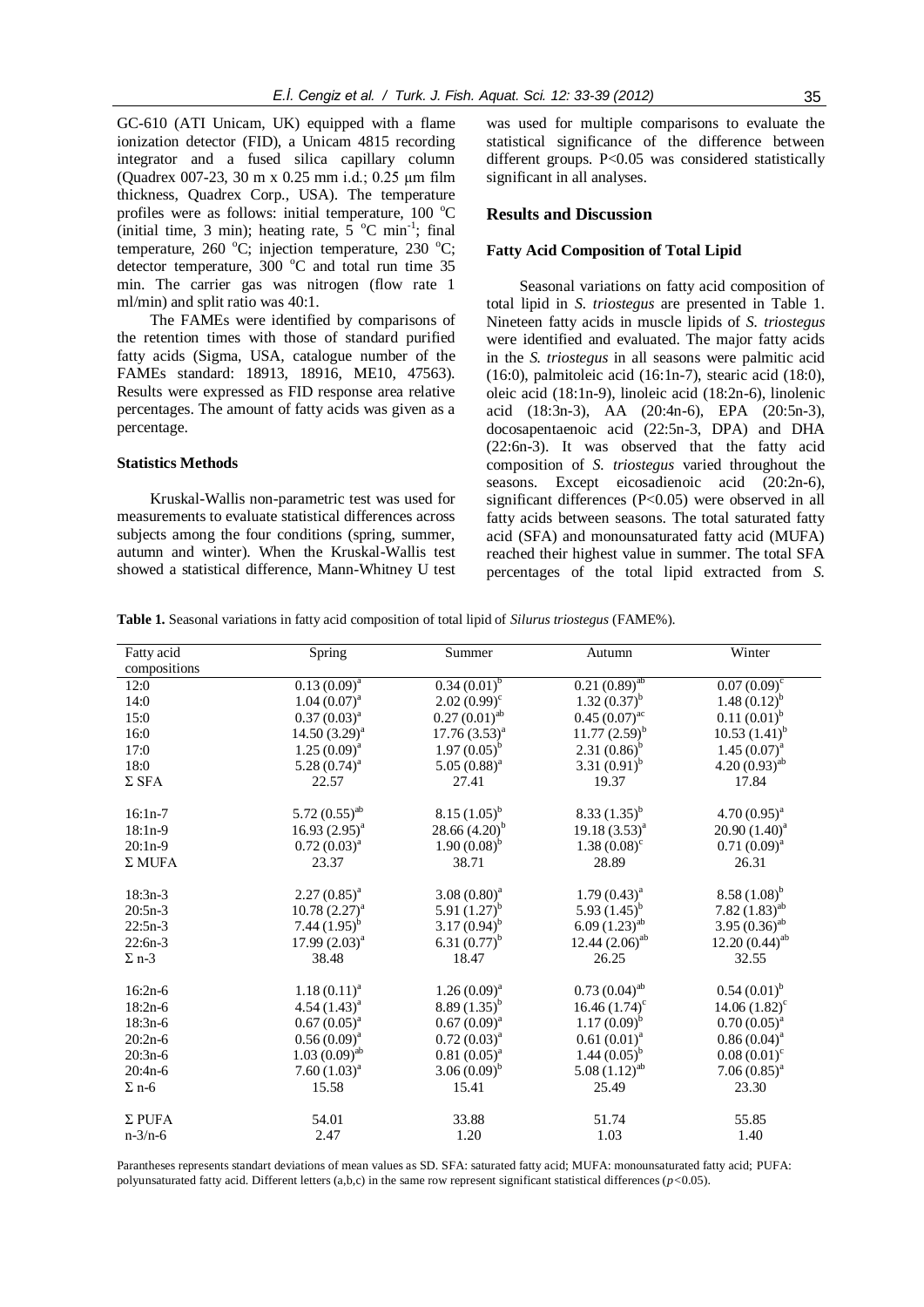*triostegus* statistically ranged (P<0.05) from 17.84% to 27.41%. With regard to the ratio of total SFA content, the highest value was found in summer. Palmitic acid was the major SFA, contributing approximately 59.03-64.79% to the total SFA content of the lipids for *S. triostegus*. Stearic acid was the second major SFA (3.31–5.28%). Similar results for other freshwater fish species have also been reported (Haliloglu et al., 2002; Guler *et al.,* 2007; Cengiz *et al.,* 2010). Ackman *et al.* (1975) pointed out that palmitic acid was a key metabolite in fish and its level was not influenced by diet.

The total MUFA percentages of the total lipid statistically ranged (P<0.05) from 23.37% to 38.71%. Oleic acid was identified as a primary MUFA in the *S. triostegus* for all seasons. The levels of this fatty acid in muscle tissue of *S. triostegus* was 28.66%, 20.90%, 19.18%, and 16.93% in summer, winter, autumn and spring respectively. The highest level of oleic acid was in summer. Similarly [Guler](http://www.sciencedirect.com/science?_ob=ArticleURL&_udi=B6T6R-4VT5TR4-2&_user=1390443&_coverDate=10%2F01%2F2009&_rdoc=1&_fmt=high&_orig=search&_sort=d&_docanchor=&view=c&_acct=C000052533&_version=1&_urlVersion=0&_userid=1390443&md5=7087586b4e8ccd9e5a47efb65bbe3a60#bib12) *et al.* (2007) found that oleic acid was the major MUFA in muscle tissue of zander, *Sander lucioperca* living in freshwaters of Turkey. Palmitoleic acid was the second major MUFA (4.70-8.33%) in the present study. The high levels of oleic acid and palmitoleic acid have been reported as a characteristic property of freshwater fish oils (Osman *et al.,* 2001).

The total PUFAs were highest in winter, then spring followed by autumn and summer. Calabretti *et al.* (2003) reported that total PUFAs were high in winter and were low in summer for *Oncorhynchus mykiss*. The total PUFA percentages of the total lipid extracted from the *S. triostegus* ranged from 33.88% to 55.85%. DHA was the most abundant n-3 PUFA, statistically ranging  $(P<0.05)$  from 34.16 to 47.39%. The proportion of n-6 PUFAs in total fatty acids ranged from 15.41 to 25.49%. AA and linoleic acid were the major n-6 PUFAs. The findings were similar to the fatty acid compositions found in previous study on different species (Bayir *et al.,* 2006).

The n-3/n-6 ratio is a good index for comparing relative nutritional value of fish oils (Pigott and Tucker, 1990). In this study, data show that the n-3/n-6 ratio was 2.47 in spring, 1.40 in winter, 1.20 in summer and  $1.03$  in autumn. An increase in the human dietary n-3/n-6 fatty acid ratio is essential in the diet to help preventing coronary heart disease by reducing plasma lipids and to reduce cancer risk [\(Kinsella](http://www.sciencedirect.com/science?_ob=ArticleURL&_udi=B6T6R-4VT5TR4-2&_user=1390443&_coverDate=10%2F01%2F2009&_rdoc=1&_fmt=high&_orig=search&_sort=d&_docanchor=&view=c&_acct=C000052533&_version=1&_urlVersion=0&_userid=1390443&md5=7087586b4e8ccd9e5a47efb65bbe3a60#bib18) *et al.,* 1990). According to [Guler](http://www.sciencedirect.com/science?_ob=ArticleURL&_udi=B6T6R-4VT5TR4-2&_user=1390443&_coverDate=10%2F01%2F2009&_rdoc=1&_fmt=high&_orig=search&_sort=d&_docanchor=&view=c&_acct=C000052533&_version=1&_urlVersion=0&_userid=1390443&md5=7087586b4e8ccd9e5a47efb65bbe3a60#bib12) *et al.*  $(2007)$  the ratio of n-3/n-6 fatty acids was 1.49 in spring, 1.45 in autumn, 1.22 in winter and the lowest value (0.72) was in summer in *Sander lucioperca*. A high level of n-6 fatty acids lowered the n-3/n-6 ratio in summer in a freshwater fish *Sander lucioperca*. According to another study**,** the ratio of n-3/n-6 fatty acids of *Vimba vimba tenalla* was 1.4 in spring, 1.5 in summer, 1.2 in autumn and 1.4 in winter (Kalyoncu *et al.,* 2009). Our study has revealed that *S. triostegus* may be a valuable food for human consumption in terms of fatty acids. It is suggested that this fish should be consumed in spring and winter because of its quite nutritious fatty acid composition and ratio.

## **Fatty Acid Composition of Triacylglycerol**

The fatty acid composition of TG in *S. triostegus* are shown in [Table 2](http://www.sciencedirect.com/science?_ob=ArticleURL&_udi=B6VNH-45CDMT9-1&_user=1390443&_coverDate=07%2F31%2F2002&_rdoc=1&_fmt=full&_orig=search&_cdi=6179&_sort=d&_docanchor=&view=c&_acct=C000052533&_version=1&_urlVersion=0&_userid=1390443&md5=8147b376fd237c09a9dadaf113bd5487#tbl5). It was determined that MUFA and PUFA were the most important groups of triacylglicerol and statistically ranged (P<0.05) from 34.09% to 47.02% and from 33.13% to 46.12%, respectively. MUFA was highest in spring and total PUFA was highest in autumn. The percentage of total SFA was the lowest fatty acid group found in *S. triostegus* throughout the year. Significant differences were observed in the fatty acid composition of TG *(*P<0.05). It was found that palmitic acid in SFA; palmitoleic acid and oleic acid in MUFA were the main fatty acids of TG in the all seasons. Linoleic acid percentage in spring and summer was high in PUFA. Shirai *et al.* (2002) have reported that the main fatty acids of TG in Japanese and Thai catfish were palmitic acid, oleic acid and linoleic acid.

The percentages of PUFA, such as AA, and DPA, were low in TG in spring and summer. The findings were similar to the fatty acid compositions levels in previous studies on different species (Shirai *et al.,* 2002). Palmitic acid and palmitoleic acid were highest in summer. Oleic acid and EPA were highest in spring and winter respectively. The high levels of oleic acid in winter have been reported in Japanese catfish (Shirai *et al.,* 2002).

The fatty acid composition of TG showed higher percentages of palmitic acid and oleic acid, which were consumed for energy production (Shirai *et al.,* 2002).

#### **Fatty Acid Composition of Phospholipid**

The fatty acid composition of PL in *S. triostegus* which were captured in different seasons are given in Table 3. No significant differences were observed in pentadecanoic acid (15:0), oleic acid, eicosenoic acid (20:1n-9), hexadecadienoic acid (16:2n-6) of phospholipid between seasons. PUFA was the most important group of fatty acids in *S. triostegus*. It was observed that the fatty acid composition of *S. triostegus* varied througout the seasons. The major fatty acids identified in the *S. triostegus* were palmitic acid, stearic acid, oleic acid, linoleic acid, AA, EPA, DPA and DHA acid in all seasons. Similar results for other fish species have also been reported in the literature (Maia *et al.,* 1995; Inhamuns and Franco, 2001; Almeida *et al.,* 2008).

The total SFA percentages of the PL extracted from the *S. triostegus* statistically ranged (P<0.05) from 21.31% to 41.05%. With regard to the ratio of total SFA content, the highest value was found in summer. Palmitic acid was the primary saturated fatty acid for *S. triostegus* in all seasons (14.71-27.47%). Palmitic acid was highest in summer.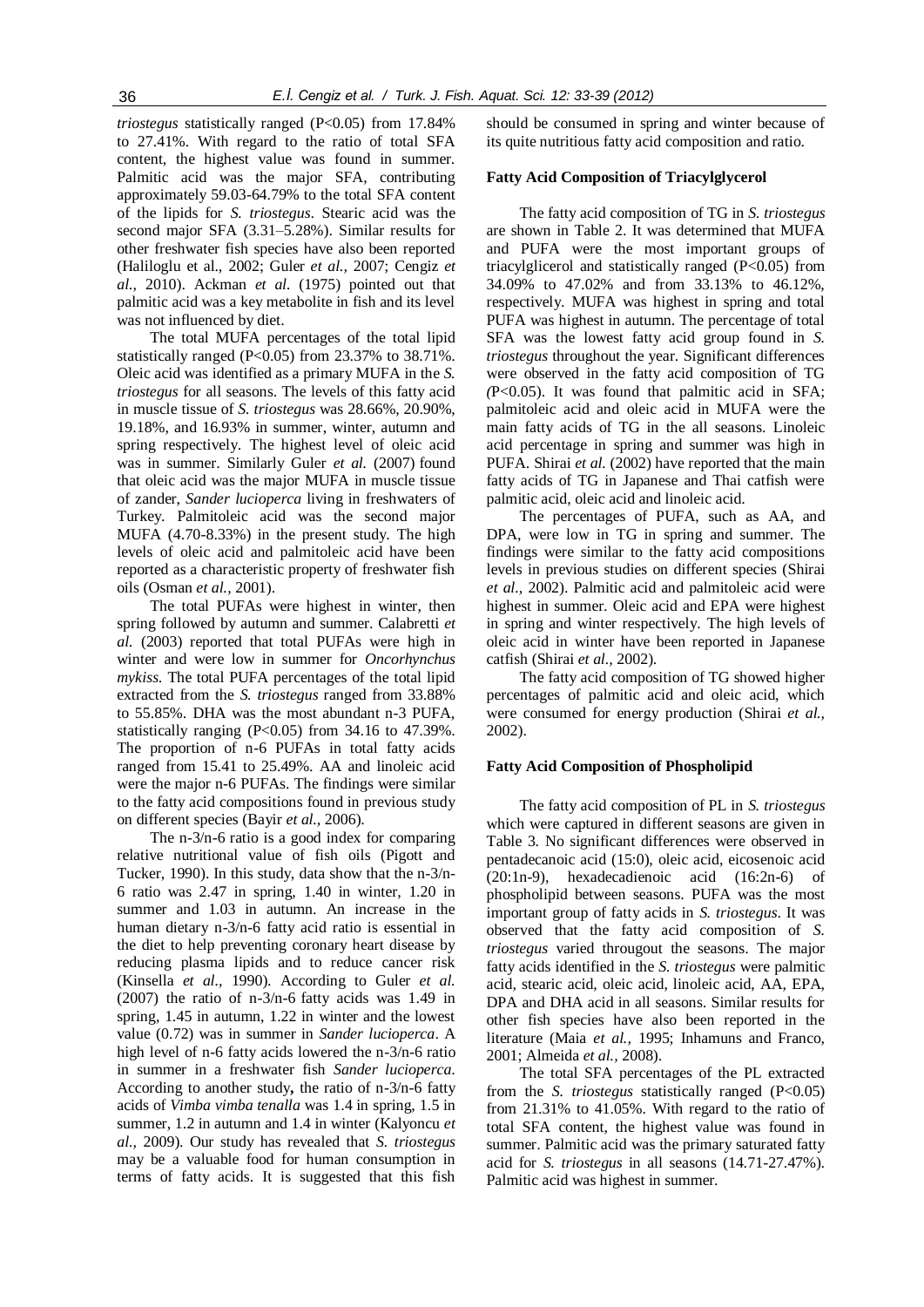| Fatty acid    | Spring                                                                                                                                                                                                                                                                                                     | Summer                      | Autumn                     | Winter                     |
|---------------|------------------------------------------------------------------------------------------------------------------------------------------------------------------------------------------------------------------------------------------------------------------------------------------------------------|-----------------------------|----------------------------|----------------------------|
| compositions  |                                                                                                                                                                                                                                                                                                            |                             |                            |                            |
| 12:0          | $0.59(0.07)^{a}$                                                                                                                                                                                                                                                                                           | $0.16 \, (0.01)^b$          | $0.16 \overline{(0.08)^b}$ | 0.18(0.01)                 |
| 14:0          | $1.47 (0.51)^{a}$                                                                                                                                                                                                                                                                                          | $2.71(0.31)^{b}$            | $1.50(0.30)^a$             | 1.91 $(0.45)^{ab}$         |
| 15:0          | $0.27 (0.08)^{a}$                                                                                                                                                                                                                                                                                          | $0.18(0.03)^{a}$            | $0.81~(0.06)^{b}$          | $1.00(0.06)^{b}$           |
| 16:0          | $11.63(2.08)^{ab}$                                                                                                                                                                                                                                                                                         | 18.10 $(1.61)^{bc}$         | 10.41 $(0.91)^a$           | $15.05(2.10)^{b}$          |
| 17:0          | $1.26(0.05)^{a}$                                                                                                                                                                                                                                                                                           | $1.88~(0.57)^{a}$           | 4.43 $(0.96)^{b}$          | 3.84 $(0.75)^{b}$          |
| 18:0          | 4.63 $(1.48)^a$                                                                                                                                                                                                                                                                                            | 4.40 $(0.29)^a$             | $2.48(0.79)^{b}$           | 4.77 $(1.23)^a$            |
| $\Sigma$ SFA  | 19.85                                                                                                                                                                                                                                                                                                      | 27.43                       | 19.79                      | 26.75                      |
| $16:1n-7$     | 7.09 $(0.80)^a$                                                                                                                                                                                                                                                                                            | $14.56(1.96)^{\circ}$       | $9.51(0.50)^{ab}$          | 12.18 $(1.16)^{bc}$        |
| 18:1n-9       | 37.96 $(2.05)^{a}$                                                                                                                                                                                                                                                                                         | 22.84 $(2.18)^{b}$          | $23.69(2.13)^{b}$          | $21.84 (2.55)^{b}$         |
| $20:1n-9$     | $1.97(0.08)^a$                                                                                                                                                                                                                                                                                             | $0.55(0.01)^{b}$            | $0.89(0.01)^{bc}$          | $1.07 (0.03)^{ac}$         |
| $\Sigma$ MUFA | 47.02                                                                                                                                                                                                                                                                                                      | 37.95                       | 34.09                      | 35.09                      |
| $18:3n-3$     | 3.70 $(0.08)^a$                                                                                                                                                                                                                                                                                            | 3.52 $(0.09)^a$             | 1.62 $(0.05)^{b}$          | 3.20 $(0.14)^a$            |
| $20:5n-3$     | $1.64~(0.61)^a$                                                                                                                                                                                                                                                                                            | 6.64 $(0.32)$ <sup>bc</sup> | 2.90 $(0.45)^{ab}$         | $8.63 (1.74)^c$            |
| $22:5n-3$     | $0.80(0.03)^{a}$                                                                                                                                                                                                                                                                                           | $2.37(0.22)^{b}$            | 8.41 $(0.46)^c$            | 6.71 $(1.02)^c$            |
| $22:6n-3$     | $1.33 (0.02)^a$                                                                                                                                                                                                                                                                                            | $6.04(0.96)^{b}$            | 9.88 $(1.05)^c$            | 7.98 $(0.98)^{bc}$         |
| $\Sigma$ n-3  | 7.47                                                                                                                                                                                                                                                                                                       | 18.57                       | 22.81                      | 26.52                      |
| $16:2n-6$     | $0.50(0.03)^{a}$                                                                                                                                                                                                                                                                                           | $1.55(0.11)^{b}$            | $2.14(0.74)^{bc}$          | 2.26 $(0.81)$ <sup>c</sup> |
| $18:2n-6$     | 17.99 $(1.75)^{a}$                                                                                                                                                                                                                                                                                         | $10.68(0.29)^{ab}$          | 3.42 $(1.48)^{b}$          | 5.16 $(0.32)^{b}$          |
| $18:3n-6$     | $1.46(0.44)^a$                                                                                                                                                                                                                                                                                             | $0.76(0.01)^{ab}$           | $0.61(0.01)^{b}$           | $0.60(0.01)$ <sup>b</sup>  |
| $20:2n-6$     | $2.36(0.85)^{a}$                                                                                                                                                                                                                                                                                           | $0.52(0.03)^{b}$            | $1.02(0.68)^{a}$           | $0.53(0.35)^{b}$           |
| $20:3n-6$     | $1.67 (0.29)^{a}$                                                                                                                                                                                                                                                                                          | $0.45 (0.02)^a$             | 5.19 $(0.35)^{b}$          | $0.36(0.01)^{a}$           |
| $20:4n-6$     | $1.68(0.33)^{a}$                                                                                                                                                                                                                                                                                           | $2.09(0.38)^{a}$            | $10.93(1.65)^{b}$          | $2.73 (0.37)^{a}$          |
| $\Sigma$ n-6  | 25.66                                                                                                                                                                                                                                                                                                      | 16.05                       | 23.31                      | 11.64                      |
| $\Sigma$ PUFA | 33.13                                                                                                                                                                                                                                                                                                      | 34.62                       | 46.12                      | 38.16                      |
| $n - 3/n - 6$ | 0.29<br>$\mathbf{D}$ perception $\mathbf{D}$ and $\mathbf{D}$ and $\mathbf{D}$ and $\mathbf{D}$ and $\mathbf{D}$ and $\mathbf{D}$ and $\mathbf{D}$ and $\mathbf{D}$ and $\mathbf{D}$ and $\mathbf{D}$ and $\mathbf{D}$ and $\mathbf{D}$ and $\mathbf{D}$ and $\mathbf{D}$ and $\mathbf{D}$ and $\mathbf{D$ | 1.16                        | 0.98                       | 2.28                       |

**Table 2.** Seasonal variations in fatty acid composition of triacylglicerol of *Silurus triostegus* (%FAME).

Parantheses represents standart deviations of mean values as SD. SFA: saturated fatty acid; MUFA: monounsaturated fatty acid; PUFA: polyunsaturated fatty acid. Different letters (a,b,c) in the same row represent significant statistical differences (*p<*0.05).

**Table 3.** Seasonal variations in fatty acid composition of phospholipid of *Silurus triostegus* (%FAME)

| Fatty acid compositions | Spring            | Summer                      | Autumn                | Winter             |
|-------------------------|-------------------|-----------------------------|-----------------------|--------------------|
| 12:0                    | $0.23(0.01)^a$    | $0.41~(0.05)^{b}$           | $0.22 (0.01)^a$       | $0.25(0.06)^a$     |
| 14:0                    | $1.29(0.04)^a$    | $1.67(0.07)^{a}$            | $0.51(0.03)^{b}$      | $0.30(0.01)^{b}$   |
| 15:0                    | $0.37(0.02)^{a}$  | $0.68(0.04)^a$              | $0.46(0.05)^{a}$      | $0.21(0.01)^a$     |
| 16:0                    | $15.56(1.71)^{a}$ | $27.47(2.30)^{b}$           | 22.71 $(1.65)^{b}$    | 14.71 $(1.56)^a$   |
| 17:0                    | $1.42 (0.10)^a$   | $0.38(0.01)^{b}$            | $0.85(0.04)^{ab}$     | $0.24(0.01)^{b}$   |
| 18:0                    | $5.01 (0.62)^a$   | $10.44(1.06)^{b}$           | $3.70(0.55)^{a}$      | 5.60 $(0.21)^a$    |
| $\Sigma$ SFA            | 23.88             | 41.05                       | 28.45                 | 21.31              |
| $16:1n-7$               | $2.24(0.51)^a$    | 4.61 $(0.13)^{b}$           | 4.54 $(0.25)^{b}$     | $2.06(0.05)^{a}$   |
| $18:1n-9$               | 14.33 $(2.29)^a$  | $15.81(1.37)^{a}$           | $9.24(3.79)^a$        | $10.35(2.94)^{a}$  |
| $20:1n-9$               | $0.79(0.04)^a$    | $0.41(0.05)^{a}$            | $0.42 (0.04)^a$       | $0.53(0.03)^{a}$   |
| $\Sigma$ MUFA           | 17.36             | 20.83                       | 14.20                 | 12.94              |
| $18:3n-3$               | $2.59(0.53)^{a}$  | $0.89(0.09)^{b}$            | $0.63(0.06)^{b}$      | $1.97(0.41)^a$     |
| $20:5n-3$               | 7.33 $(1.64)^a$   | 4.92 $(0.79)^{b}$           | 4.19 $(2.01)^{b}$     | $8.26(1.09)^a$     |
| $22:5n-3$               | 7.45 $(1.29)^{a}$ | 4.65 $(0.88)^{b}$           | $11.34(4.80)^{\circ}$ | $10.89(1.07)^{ac}$ |
| $22:6n-3$               | $17.77 (2.64)^a$  | $13.90(1.92)^{a}$           | $14.35(5.88)^{a}$     | 30.41 $(5.55)^{b}$ |
| $\Sigma$ n-3            | 35.14             | 24.36                       | 30.51                 | 51.53              |
| $16:2n-6$               | $0.33(0.9)^a$     | $0.50(0.01)^{a}$            | $0.49(0.04)^{a}$      | $0.37(0.06)^a$     |
| $18:2n-6$               | $10.87(8.35)^{a}$ | 3.79 $(0.45)^{b}$           | $1.99(0.66)^{\circ}$  | 3.44 $(1.73)^b$    |
| $18:3n-6$               | $0.23(0.01)^a$    | $0.44(0.01)^{b}$            | $0.36(0.02)^{ab}$     | $0.45(0.03)^{b}$   |
| $20:2n-6$               | $1.47(0.19)^{a}$  | $0.92(0.16)^{b}$            | $0.28(0.07)^c$        | $0.62(0.01)^{bc}$  |
| $20:3n-6$               | $0.41(0.19)^{a}$  | $0.55(0.17)^{a}$            | $11.55(1.81)^{b}$     | 3.42 $(0.26)^a$    |
| $20:4n-6$               | $10.31 (1.28)^a$  | 7.56 $(0.47)$ <sup>ab</sup> | $12.17(2.69)^{a}$     | 5.92 $(1.39)^{b}$  |
| $\Sigma$ n-6            | 23.62             | 13.76                       | 26.84                 | 14.22              |
| $\Sigma$ PUFA           | 58.76             | 38.12                       | 57.35                 | 65.75              |
| $n - 3/n - 6$           | 1.49              | 1.77                        | 1.14                  | 3.62               |

Parantheses represents standart deviations of mean values as SD. SFA: saturated fatty acid; MUFA: monounsaturated fatty acid; PUFA: polyunsaturated fatty acid. Different letters (a,b,c) in the same row represent significant statistical differences (*p<*0.05).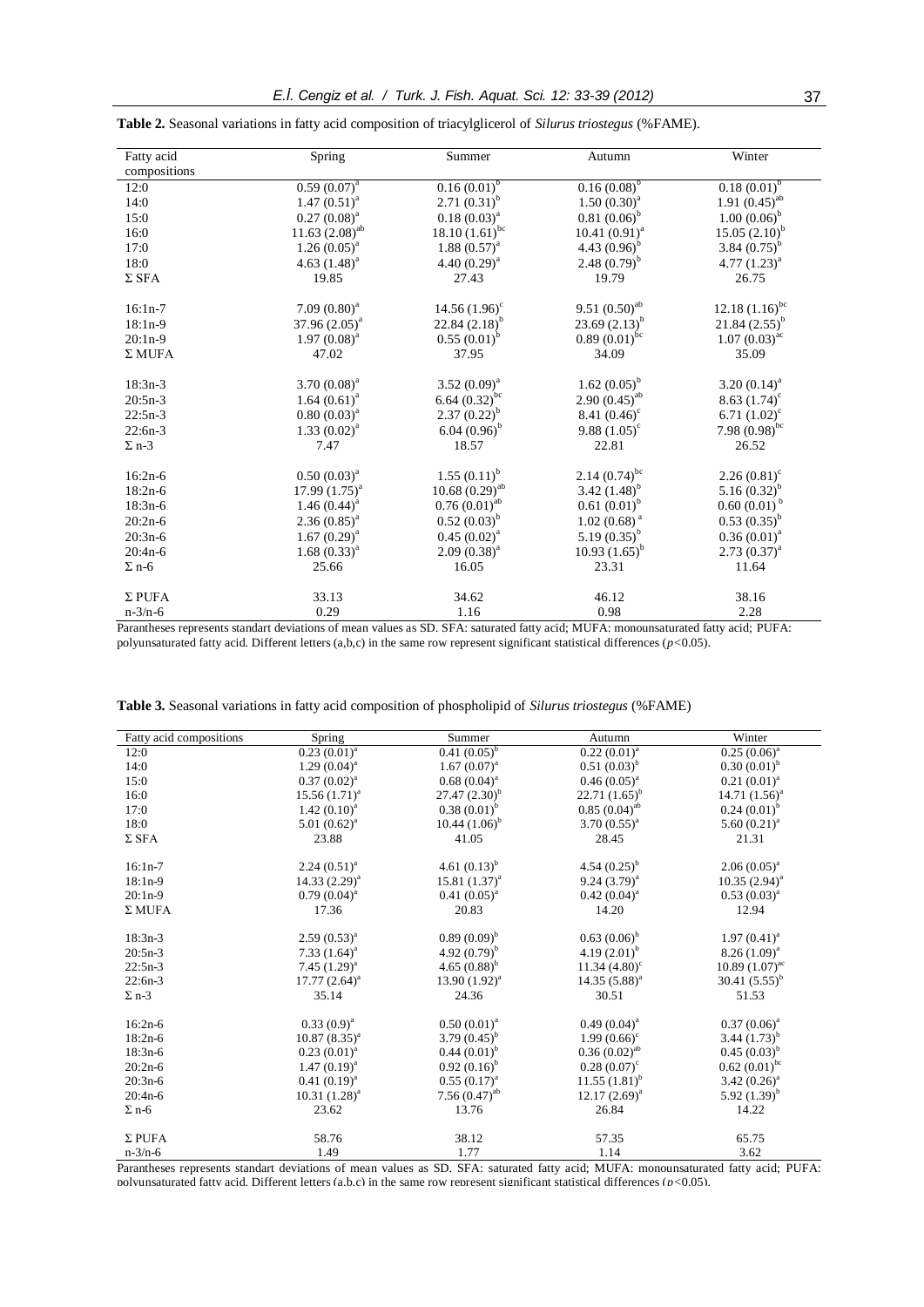The total MUFA percentages of the PL ranged from 12.94% to 20.83%. Oleic acid was identified as a primary MUFA in the *S. triostegus* for all seasons ( 9.24-15.81%). Similar results for other fish species have also been reported in the literature (Maia et al., 1995; Inhamuns and Franco, 2001; Almeida et al., 2008).

The total PUFAs were highest in winter, then spring, followed by autumn and summer. The total PUFA percentages of the phospholipid statistically ranged (P<0.05) from 38.12% to 65.75%. For all seasons, it was found that the predominant fatty acids were DHA, DPA, EPA, AA and linoleic acid in PUFA. In *S. triostegus*, the level of DHA was lowest in summer whereas DHA was very high in winter.

Inhamuns and Franco (2001) has reported that in the phospholipids there is a high level of polyunsaturated fatty acids, including primarily DHA, AA, linolenic acid, and EPA.

Farkas (1984) has noted that one of the main changes at the level of fatty acid composition is an increase in DHA at low temperatures.

There is no doubth that increases in the PUFA content of phospholipids occur for adaptation to low environmental temperatures.

The physical properties of the membrane are determined by the phospholipids and the fatty acid composition of phospholipid. The degree of unsaturation of the fatty acids is important for determining the fluidity of the membrane and providing the correct environment for membrane functions. In fish and other poikilotherm species the degree of unsaturation of membrane fatty acids is also important for the processs of adaptation to different environmental temperatures (Bell et al., 1986).

The PLs are generally considered to be structural or functional lipids, being incorporated to a larger extent in the membrane structure of cell and subcellular particles. The triacylglycerols are more often storage lipids and reflect the fatty acid composition of the diet to a greater extent than do the phospholipids. It can be seen that the effect of changing environment on the fatty acid composition of the PL is as great as in the case of salmon, and considerably greater in the case of sweet smelt, than it is on the triacylglycerol composition (Kondo and Yanagısawa, 2005).

Cold temperatures are normally associated with an increased unsaturation degree in body fat, in particular with a conversion of saturated fatty acids of the biological membrane phospholipids typical of the warm season into the corresponding mono- and dienic fatty acids typical of the cold season (Kemp and Smith, 1970; Smith and Kemp, 1971). Moreover, the adaptation of lipid metabolism during the cold season implies a concentration increase of long-chain PUFAs in the membrane phospholipids (Hazel, 1984). This seasonal lipid adaptation is fundamental for animal survival. In fact, the correlation between environmental temperature and PUFA content allows the preservation of membrane fluidity and, as a consequence, the normal physiological functions of the membranes themselves, independently of the surrounding temperature (Hazel, 1984).

This study has shown that the *S. triostegus* is a desirable item in the human diet in the Tigris River, Turkey when the levels of n-3/n-6 ratio are considered. As a consequence, when human health is taken into account, the *S. triostegus* from Tigris River appears to be quite nutritious in terms of fatty acid composition and ratio.

## **References**

- Ackman, R.G. 1989. Nutritional composition of fats in seafoods. Progress in Food and Nutrition Science, 13: 161–241.
- Ackman, R.G. 2002. Freshwater fish lipids an overlooked source of beneficial long-chain n-3 fatty acids. European Journal of Lipid Science Technology, 104: 253–254.doi: 10.1002/1438-9312(200205)104:5<253 ::AID-EJLT253>3.0.CO;2-B
- Ackman, R.G., Eaton, C.A. and Linne, B.A. 1975. Differentiation of freshwater characteristics of fatty acids in marine specimens of the Atlantic sturgeon (Acipenser oxyrhynchus). Fishery Bulletin, 73: 838– 845.
- Alasalvar, C., Taylor, K.D.A., Zubcov, E., Shahidi, F. and Alexis, M. 2002. Differentation of cultured and wild sea bass (Dicentrarchus labrax): total lipid content, fatty acid and trace mineral composition. Food Chemistry, 79: 145–150. doi: 10.1016/S0308-8146(02)00122-X
- Almeida, N.M., Visentainer, J.V. and Franco, M.R.B. 2008. Composition of total, neutral and phospholipids in wild and farmed tambaqui (Colossoma macropomum) in the Brazilian Amazon area. Journal of the Science of Food and Agriculture, 88(10): 1739-1747. doi: 10.1002/jsfa.3274
- Bandarra, N.M., Batista, I., Nunes, M.L., Empis, J.M. and Christie, W.W. 1997. Seasonal changes in lipid composition of sardine (Sardina pilchardus). Journal of Food Science, 62: 40–42. doi: 10.1111/j.1365-2621.1997.tb04364.x
- Bayir, A., Haliloglu, H.I., Sirkecioglu, A.N. and Aras, N.M. 2006. Fatty acid composition in some selected marine fish species living in Turkish waters. Journal of the Science of Food and Agriculture, 86: 163–168. doi: 10.1002/jsfa.2295
- Bell, M.V., Henderson, R.J. and Sargent, J.R. 1986. The role of polyunsaturated fatty acids in fish. Comparative Biochemistry and Physiology Part B, 83(4): 711-719. doi: 10.1016/0305-0491(86)90135-5
- Bligh, E.G. and Dyer, W.J. 1959. A rapid method of total lipid extraction and purification. Canadian Journal of Biochemistry and Physiology, 37: 911–917. doi: 10.1139/o59-099
- Calabretti, A., Cateni, F., Procida, G., Favretto, L.G. 2003. Influence of environmental temperature on composition of lipids in edible flesh of rainbow trout (Oncorhynchus mykiss). Journal of the Science of Food and Agriculture, 83(14): 1493-1498. doi: 10.1002/jsfa.1566
- Carnielli, V.P., Verlato, G., Pederzini, F., Luijendijk, I.,